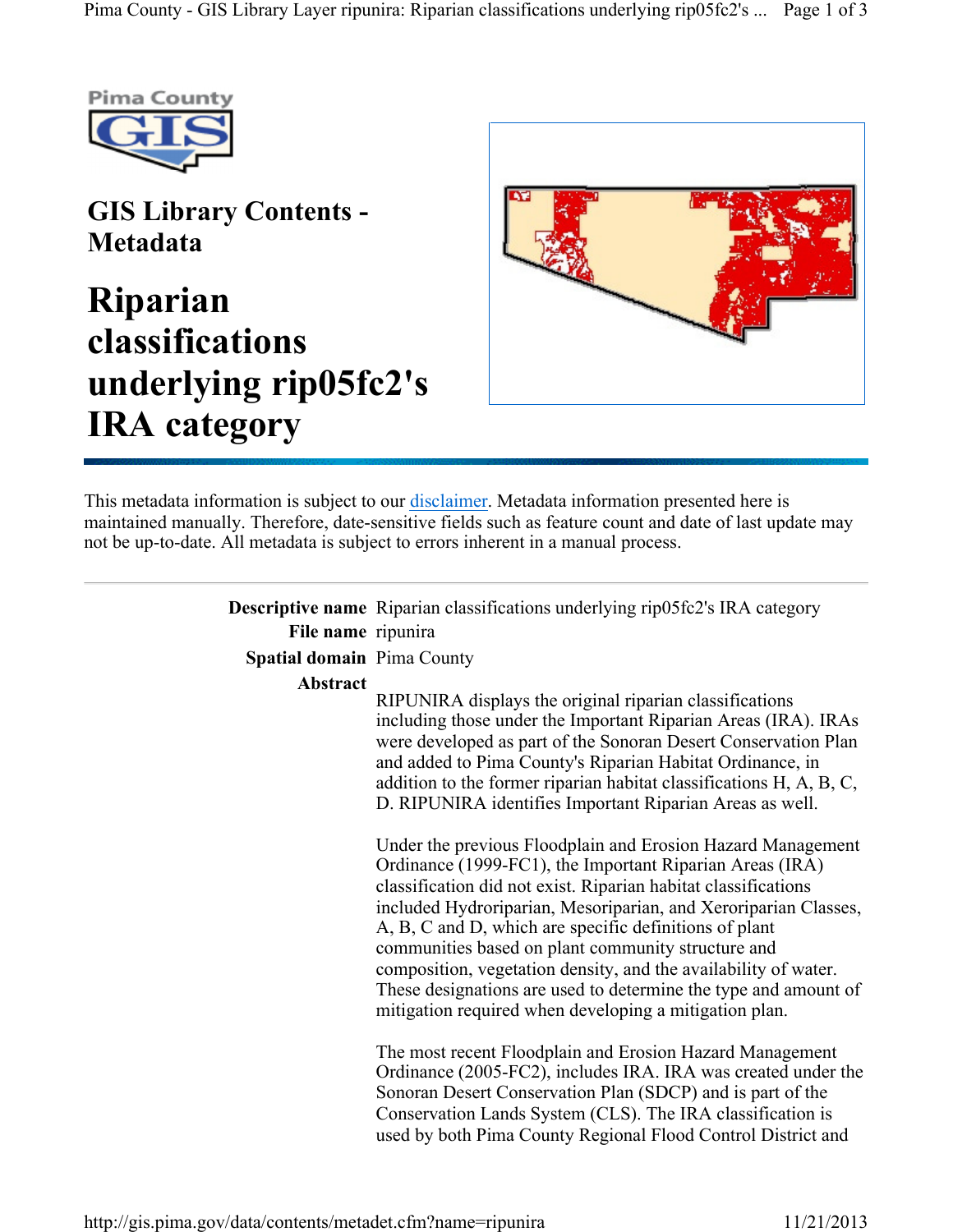| the Pima County Development Services Department to regulate      |  |  |
|------------------------------------------------------------------|--|--|
| development located within this designation. IRA occurs along    |  |  |
| the major river systems and provide critical watershed and water |  |  |
| resources management functions as well as providing a            |  |  |
| framework for landscape linkages and biological corridors, but   |  |  |
| does not actually specify type of habitat (plant community).     |  |  |
| Therefore, the underlying class is an important layer for        |  |  |
| providing information about mitigation requirements to the       |  |  |
| public.                                                          |  |  |

While the Pima County riparian ordinance applies only to unincorporated Pima County, layer data in incorporated areas may be used by those jurisdictions.

Known errors/qualifications Former islands of non-riparian areas are labeled as 'NONE'. The field OWNERSHIP may not be current due to recent annexations or other changes in land lownership.

> If only Important Riparian Areas (IRA's) and their underlying classifications (OLD\_CLASS) are wanted, filter on CLASS = "IRA". Otherwise you will get all the riparian areas, not just the Important Riparian Areas.

Feature type polygon Feature count 9,053 **Thumbnail Map** ripunira.pdf  $\Box$  (14,073,566 bytes, PDF created 10/24/2013) Projection NAD83 HPGN (Parameters) Rectification parcel,ortho98 Field/value metadata Field metadata Field design change history Source organization PC ITD GIS Source contact John Regan Source document or file name rip\_oldclass Source date 20050301 Source scale 1:24,000 Source format Coverage Source path with layer name \pygmyowl3\sdcp\old\_covers\rip\_oldclass (For data as received) Date of last data update 20080814 (This date may not be current.) Last data update by Cory Jones **Date/time last touched - Meaning?** - The Coverage date was not found. (Note that "Skip conversion to coverage" is set.) 2013-10-23 06:10 PM - Shapefile - GDB maintenance published export format 2013-10-24 03:37 AM - Published Enterprise GDB Lineage 513 non-attributed polygons were given correct class codes by referencing the source NDVI imagery. Added to SDCP